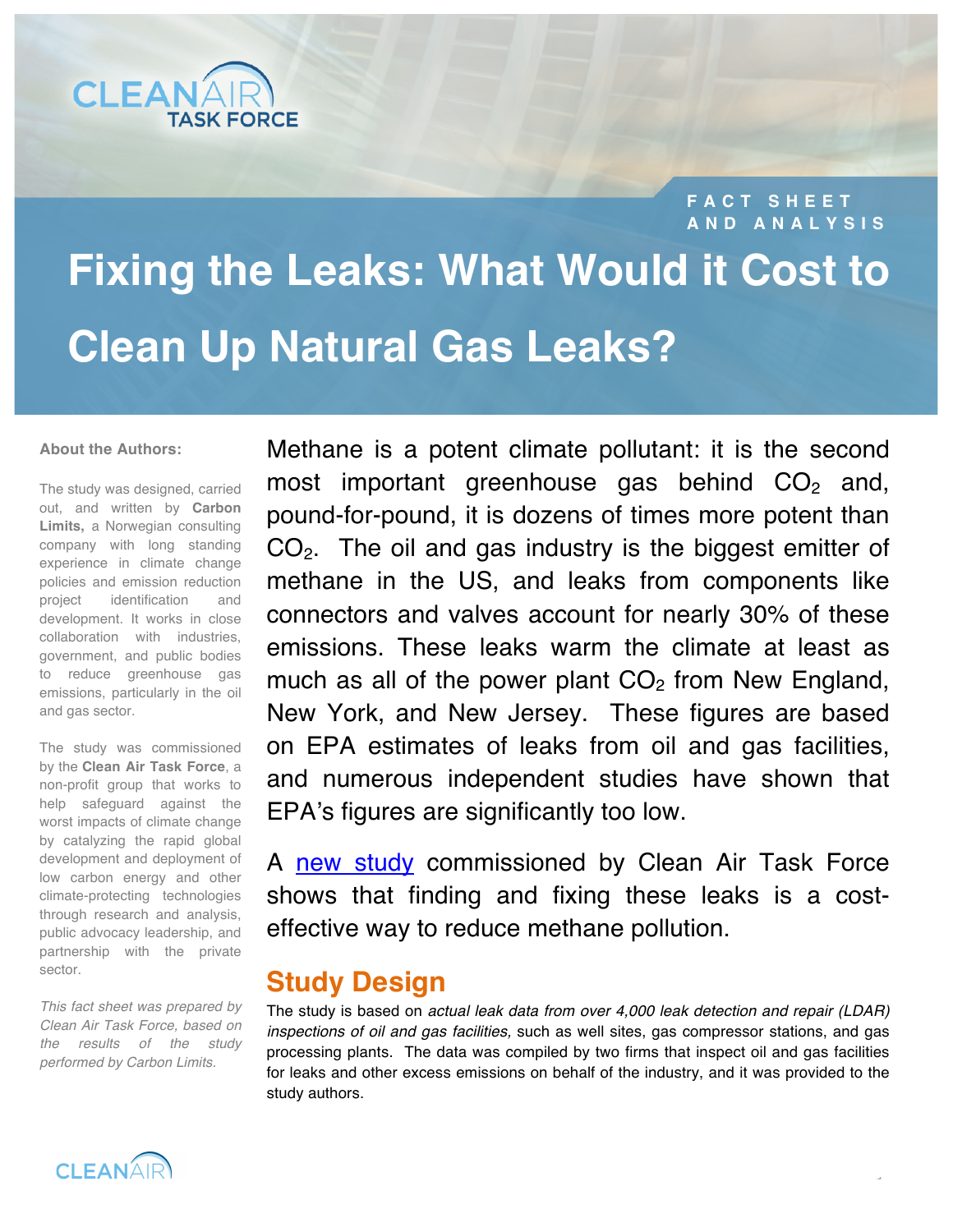The inspectors used infrared (IR) cameras to identify over 58,000 individual components that were leaking or venting gas. Nearly 40,000 of these were *leaks* from static components (connectors, valves, regulators, and other nonmoving parts);<sup>1</sup> this study focused on static leaks in particular because of a lack of previously available empirical data on the cost-effectiveness of using IR cameras to find and repair leaks.

The inspection firms provided facility inspection costs and, for every leak they found, data such as the size of the leak<sup>2</sup> and how much it would cost to repair. With this data, our study was able to directly calculate the costs and benefits of programs that inspect oil and gas facilities for leaks and fix the leaks that are found.

#### **Main Results**

**Because fixing leaks saves gas that would otherwise be wasted, it allows companies to sell more gas. Once the company identifies the leaks, repairing almost every leak pays for itself.** Even if gas prices were as low as \$3 per thousand cubic feet, over 90% of the gas leaking from these facilities is from leaks that can be fixed with a payback period of less than one year.



Economic attractiveness of the

<sup>1</sup> The remainder of emissions sources included from compressor seals, tanks, and venting sources such as **Accounting for the cost of surveys and repairs, and the value of gas conserved by repairs, frequent LDAR surveys of all types of facilities are a cost-effective way to reduce air pollution from oil and gas facilities.** We calculated the cost effectiveness of reducing leaks – the cost per ton of avoided pollution, a common metric for air pollution control measures. Natural gas is mainly methane, but it also contains smogforming volatile organic compounds (VOC). Our study calculated the abatement cost per ton for both methane and VOC.

LDAR surveys performed quarterly would abate methane at a net cost of less than \$280 per metric ton (\$11/ton  $CO<sub>2</sub>e$  using a global warming potential of 25) for all types of facilities. Monthly surveys of well sites and gas plants have methane abatement costs of around \$800 to \$900 per metric ton. This is less than the most recent estimates of the damage caused by methane emissions – EPA economists calculate that a metric ton of methane emissions causes \$970 of damage to society. $3$  The methodology for these calculations certainly *underestimates* the costs of damage from greenhouse gases. 4 So monthly inspections at wells and gas plants would be worth the net cost. As discussed below, our study was designed to be conservative, so these are actually *overestimates* of the abatement cost of leak detection*.* Clearly, surveys as frequent as every month are justified, even when only considering the avoided methane emissions.

VOC abatement costs are also reasonable: for monthly inspections net costs are below \$3,500 per ton of avoided VOC emissions. This compares well with the cost-effectiveness of

l

4



1

pneumatic equipment.<br><sup>2</sup> Inspectors used a second device, a high-flow sampler, to measure how much gas was leaking. For some leaks, they estimated the leak rate with the IR camera.

 $3$  This value is the calculated damage from methane emitted in 2015 using a 3% discount rate, the same parameters (and using the same methodology) used by the White House Office of Management and Budget to calculate the social cost of carbon dioxide. See: Marten, A.L., and Newbold, S.C. "Estimating the social cost of non-CO<sub>2</sub> GHG emissions: Methane and nitrous oxide." *Energy Policy* **51** (2012): 957, available at: http://tinyurl.com/kdbbf4z.

See for example: http://costofcarbon.org/reports.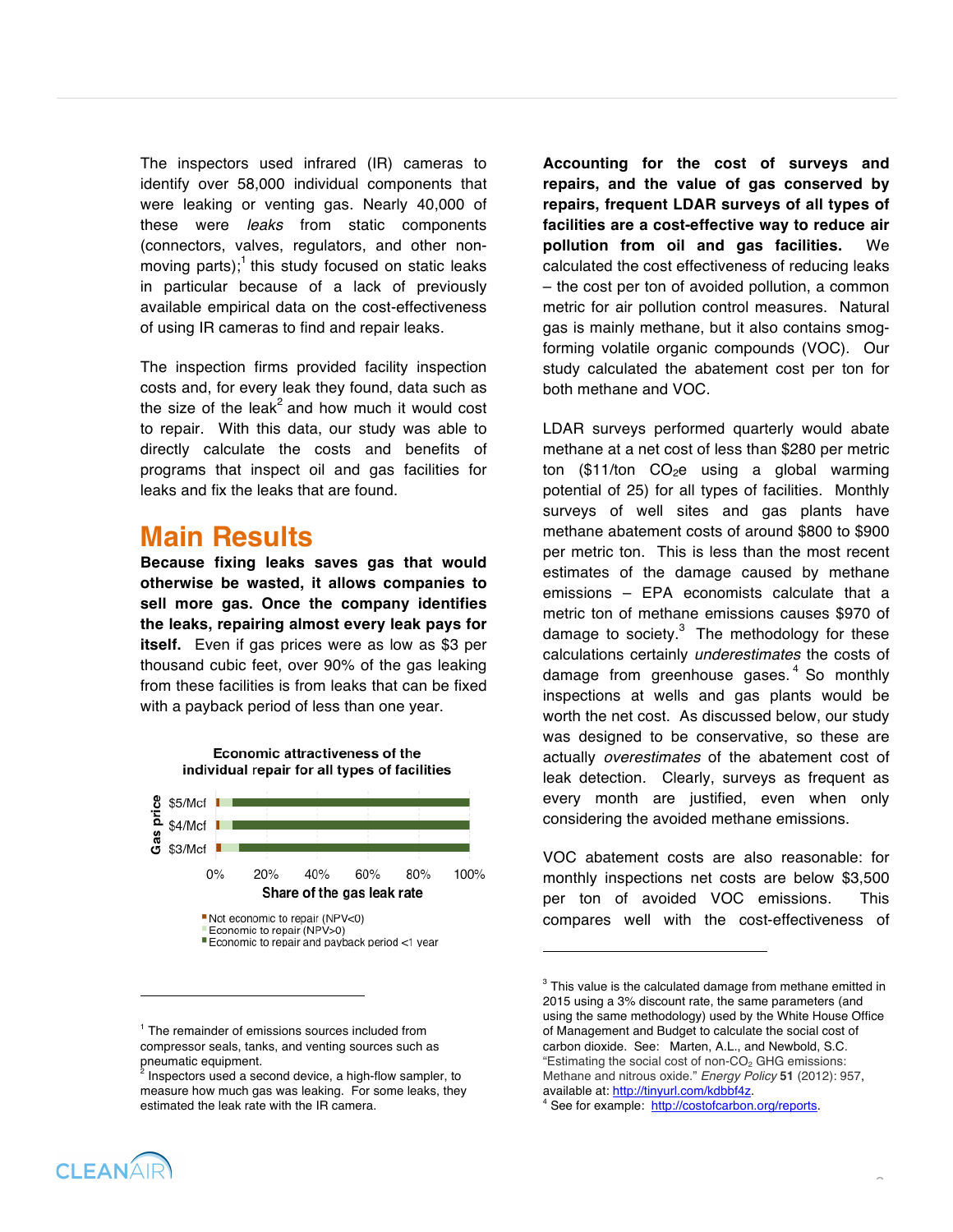measures that reduce VOC emissions from other industries and estimates of the societal cost of VOC emissions.



**IR camera LDAR surveys identify costeffective opportunities to reduce emissions from oil and gas facilities beyond leaks from components.** IR cameras allow inspectors to quickly, efficiently, and effectively survey all the equipment at a site. Inspectors measured emissions not just from leaks, but excess emissions from other equipment, such as compressor seals and pneumatic controllers, which are also quite substantial.

To explore the benefits and costs of mitigating other sources beyond leaks, we used the measured data on emissions from compressor rod seals in our database. Our study found that it would be economic (i.e., profitable to facility owners) to replace the seals on 13% of the compressors at gas processing plants and on 19% of the compressors at compressor stations. However, while the subset of compressors seals that are economical to replace is low, these compressors emit methane disproportionately. 70% of the emissions from compressor seals at processing plants comes from this subset of compressors; at compressor stations, the figure is 73%.

Replacing these compressor seals would significantly increase pollution reductions resulting from IR camera LDAR inspections. For example, fixing the leaks the surveys identified at gas processing plants would reduce emissions of methane from gas processing plant an average of 23 tons per year. If economic (profitable) compressor maintenance were also performed, methane reductions would rise 27% to 29 tons per year. For compressor stations, including compressor maintenance would reduce emissions by 25%.

Aggregate VOC abatement costs



Data limitations prevented the study authors from examining the economics of measures to reduce emissions from other sources, like tanks or pneumatic valve controllers. However, the example of emissions reductions from replacement of compressor rod seals shows that inspecting facilities in this way can reduce emissions – and provide economic value from conserved gas – beyond the identification of leaks from static components.

#### **Policy Relevance**

Depending on the frequency of surveys, LDAR programs can substantially reduce emissions from oil and natural gas facilities. The state of Colorado estimated that monthly inspections would reduce emissions by 80% in the state's analysis for recently passed regulations requiring

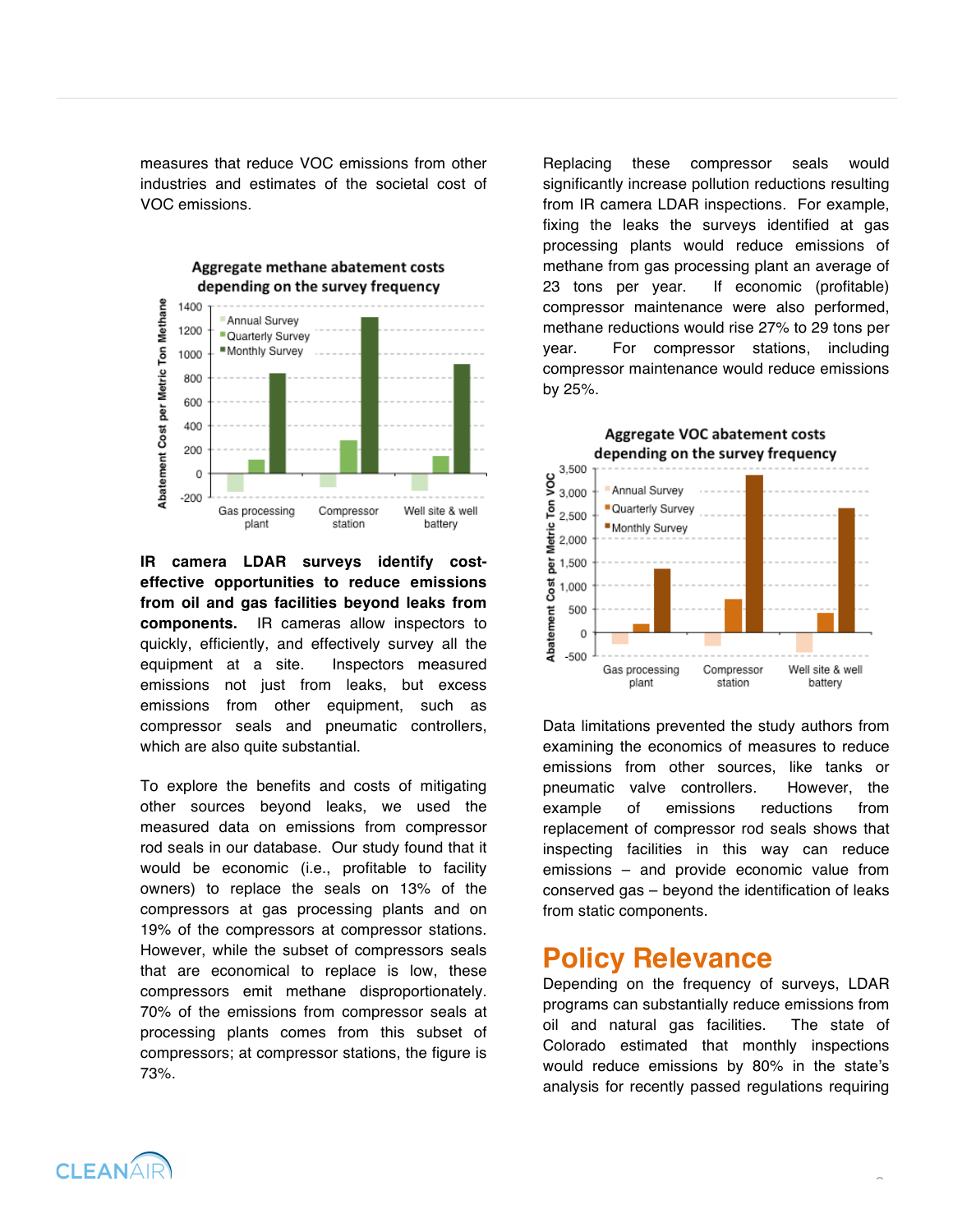inspections of oil and gas facilities. A recent study from Canada reports that leak emissions have been reduced 75% as a result of inspection requirements – a mix of quarterly and annual inspection for various equipment types. $5$ 

#### Distribution of emissions in the database by source and facility type



Just a small fraction of oil and gas facilities in the US are required to undergo regular leak detection inspections. Nationwide, only gas processing plants built since 1984 are required to find and fix leaks, and most need not check for leaks from equipment that handles processed natural gas (which is still mostly methane, but contains a smaller portion of VOC). At the state level, Colorado has recently adopted regulations that require operators of wells and gathering compressor stations – both new and existing – to find and fix leaks. Pennsylvania and Wyoming require (or effectively require) owners of new wells

<sup>5</sup> Clearstone Engineering Ltd., "Draft Technical Report: Update of Fugitive Equipment Emission Factors," (2013). Available at: http://tinyurl.com/m6trgxo.

to inspect for leaks annually. To our knowledge, no state requires leak inspections of compressor stations for the long distance transmissions pipelines that carry gas from production areas to market.

As described below the Colorado rulemaking was based on estimations of LDAR costs that are higher than this study shows. Statewide, Colorado estimated that their LDAR rules will cost industry (net) about 18.5 million dollars. Even at last year's relatively low gas prices, Colorado gas production was worth over 6 *billion* dollars.<sup>6</sup> By this calculation, LDAR for production facilities would cost the industry less than three tenths of one percent of gas industry revenues. And, as discussed below, Colorado *over*estimated LDAR costs in their analysis. Clearly, these rules do not impose an undue burden on industry.

The lack of leak inspection requirements for the vast majority of oil and gas facilities shows the clear need for effective Federal rules.

## **Robustness of this Study**

This study has been designed to be conservative in a number of ways. For example, the study authors assumed that, in addition to the *external*  cost of hiring a contractor to inspect a facility, the facility operator must also pay *internal* costs to administer contracts; handle paperwork; etc. For the analysis results discussed here, the authors assumed that those internal costs are 50% of the external costs – a substantial mark-up.

The data in this study were largely from inspection surveys in Canada performed in compliance with provincial rules. Since these rules have been in place for some years, the inspections were mostly *repeat surveys.* Since leak detection and repair programs reduce leaks, identified leaks during repeat surveys may be lower than the current level of leaks at most facilities in the US, where

l

4



-

<sup>&</sup>lt;sup>6</sup> At last year's average Henry Hub price, Colorado gas production was worth \$6.7 billion.